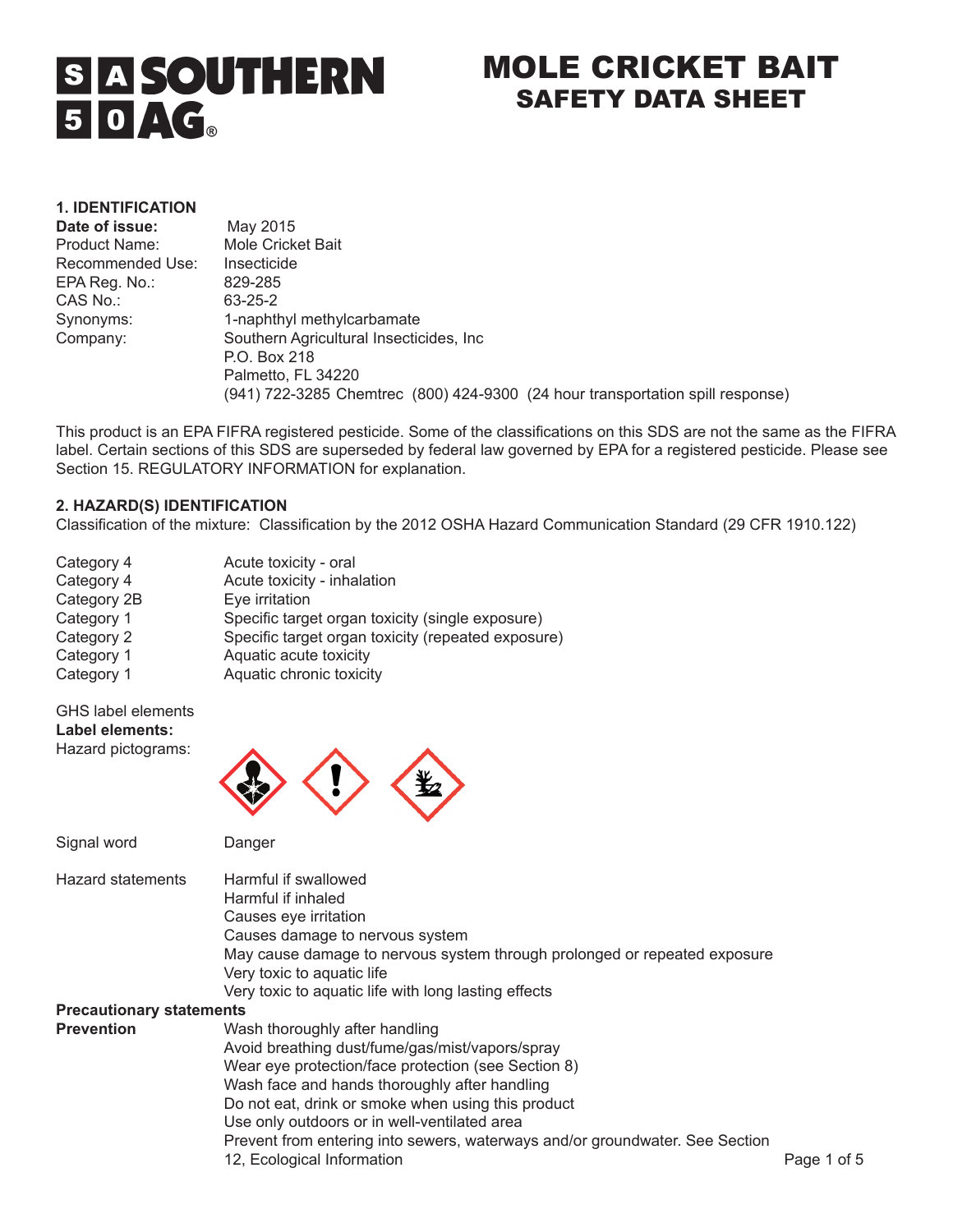| <b>Response</b> | If swallowed: Immediately call a poison control center/doctor. Rinse mouth.<br>If inhaled: Remove person to fresh air and keep comfortable for breathing. Call a<br>poison center or doctor if you feel unwell. If person is not breathing, call 911 or an<br>ambulance, then give artificial respiration, preferably mouth-to-mouth, if possible.<br>Call a poison control center or doctor for further treatment advice.<br>If in eyes: Rinse cautiously with water for several minutes. Remove contact<br>lenses, if easy to do. Continue rinsing. If eye irritation persists: Get medical<br>advice/attention.<br>If exposed: Call poison center/doctor. Specific treatment see Note to Physician,<br>Section 4. |
|-----------------|----------------------------------------------------------------------------------------------------------------------------------------------------------------------------------------------------------------------------------------------------------------------------------------------------------------------------------------------------------------------------------------------------------------------------------------------------------------------------------------------------------------------------------------------------------------------------------------------------------------------------------------------------------------------------------------------------------------------|
| <b>Storage</b>  | Keep containers tightly closed in a dry, cool and well-ventilated place. Do not contaminate water,<br>food, or feed by storage or disposal.                                                                                                                                                                                                                                                                                                                                                                                                                                                                                                                                                                          |
| <b>Disposal</b> | Disposal of contents/container must be in accordance with your local or area regulatory authori-<br>ties. Do not reuse this container.                                                                                                                                                                                                                                                                                                                                                                                                                                                                                                                                                                               |

# **3. COMPOSITION/INFORMATION ON INGREDIENTS**

| <b>Components</b>                       | By Wt. | OSHA PEL: | ACGIH TLV:       |
|-----------------------------------------|--------|-----------|------------------|
| Active Ingredient:                      |        |           |                  |
| Carbaryl (1-naphthyl N-methylcarbamate) | 5.0    | N/Av      | $5 \text{ mg/m}$ |
| Inert Ingredients:                      | 95.0   | N/A       | N/A              |

# **4. FIRST AID MEASURES**

**General information** In case of persisting adverse effects consult a physician. Never give anything by mouth to an unconscious person or a person with cramps.

**Eye Contact**: Hold eye open and rinse slowly and gently with water for 15 to 20 minutes. Remove contact lenses, if present, after the first 5 minutes, then continue rinsing eyes for at least 10 minutes .. Obtain medical attention without delay, preferably from an ophthalmologist

**If Swallowed:** Call a poison control center or doctor immediately for treatment advice. Rinse mouth with water then have person sip a glass of water if able to swallow. Do not induce vomiting unless told to do so by the poison control center or doctor. Do not give anything by mouth to an unconscious person. Have product label with you when calling a poison control center or doctor.

**Skin Contact:** Immediately flush skin with water while removing contaminated clothing and shoes. Get medical attention if symptoms occur. Wash clothing before reuse. Destroy contaminated leather items such as shoes, belts, and watchbands. If Inhaled: Move person to fresh air. If person is not breathing, call 911 or an ambulance, then give artificial respiration, preferably mouth-to-mouth, if possible. Call a poison control center or doctor for further treatment advice.

**Note to Physician:** This product contains a cholinesterase inhibitor affecting the central and peripheral nervous systems and producing respiratory depression. Decontamination procedures such as whole body washing, gastric lavage and administration of activated charcoal are often required. If symptoms are present, administer atropine sulfate in large doses as soon as possible. Repeat at 5 to 10 minute intervals until signs of atropinization appear. Maintain full atropinization until all organophosphate is metabolized. Pralidoxime chloride (2-PAM) may be administered as an adjunct to, but not a substitute for atropine. At first sign of pulmonary edema, the patient should be given supplemental oxygen and treated symptomatically. Very close supervision of the patient is indicated for at least 48 hours, depending on the severity of poisoning.

#### **5. FIRE-FIGHTING MEASURES**

**Specific hazards:** Thermal decomposition can lead to release of irritating gases and vapors.

**Flammability classification (OSHA 29 CFR 1910.1200):** N/A Flash point: **NA Lower flammable limit ( by volume):** N/Av **Upper flammable limit ( by volume):** N/Av

**Fire Fighting Procedures:** Keep people away. Isolate fire and deny unnecessary entry. Evacuate the area and fight the fire from upwind at a safe distance to avoid hazardous smoke or decomposition products. Dike and collect fireextinguishing water to prevent environmental damage and excessive waste runoff.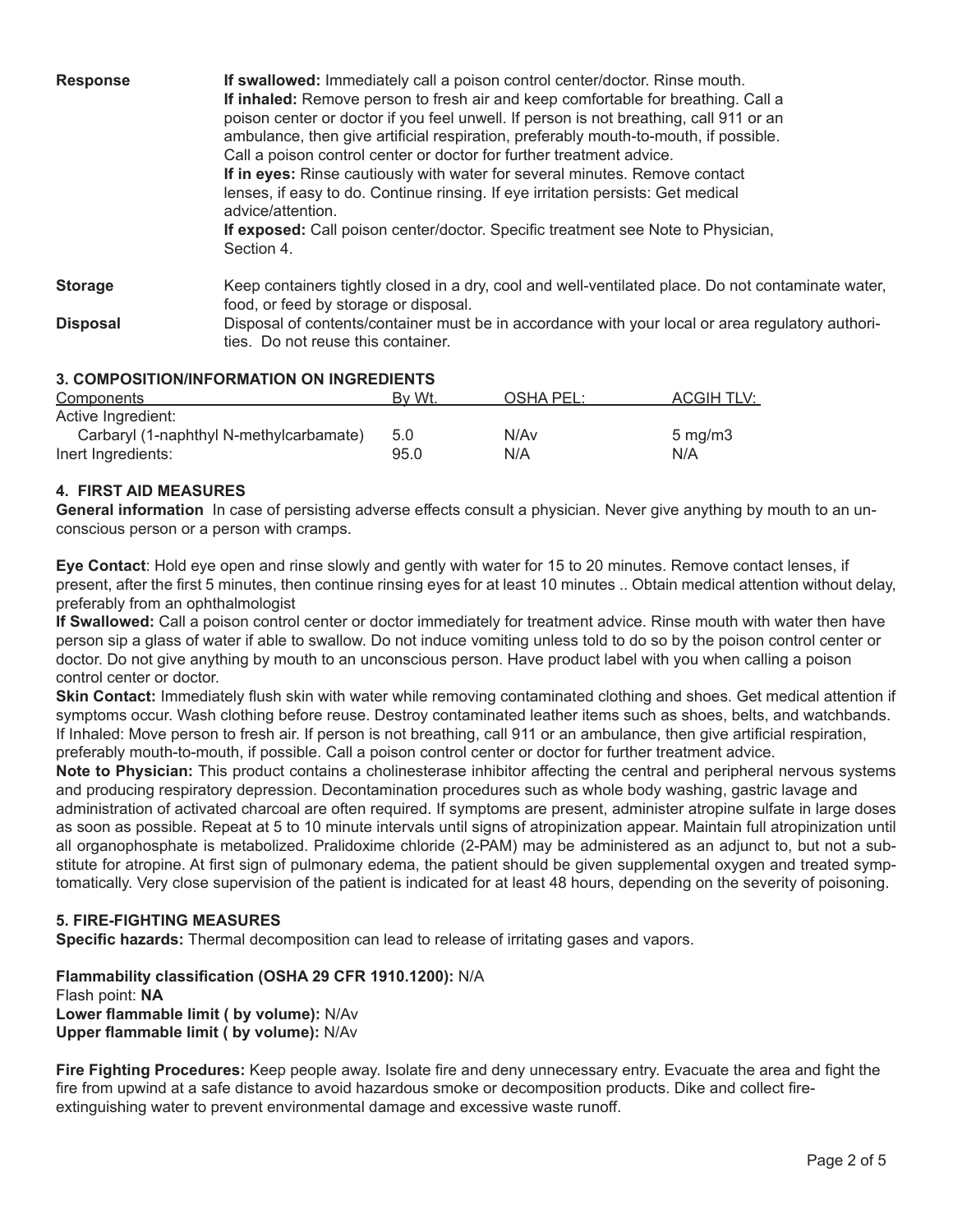**Firefighting media:** Use carbon dioxide or dry chemical for small fires. Use alcohol foam, polymer foam or water spray for large fires. Do not use water jet, as this may spread burning material. Minimize the use of water to avoid environmental contamination. Contain all runoff.

**Special Protective Equipment for Firefighters:** Wear positive-pressure self-contained breathing apparatus (SCBA) and protective firefighting clothing (includes firefighting helmet, coat, trousers, boots, and gloves). Use full face shield and operate in positive pressure mode. Avoid contact with this material during firefighting operations. If contact is likely, change to full chemical resistant firefighting clothing with self-contained breathing apparatus. If this is not available, wear full chemical resistant clothing with self-contained breathing apparatus and fight fire from a remote location. For protective equipment in post-fire or non-fire clean-up situations, refer to the relevant sections.

**Hazardous Combustion Products:** Carbon oxides, nitrogen oxides, trace amounts of methyl isocyanate, irritating fumes and smoke.

| $(NFPA)$ : | Health: | <b>Flammability:</b> | <b>Reactivity:</b> |
|------------|---------|----------------------|--------------------|
|            |         |                      |                    |

# **6. ACCIDENTAL RELEASE MEASURES**

#### **Steps to be taken if Material is Released or Spilled:**

Sweep as much material as possible, keeping dust to a minimum and place in an approved chemical waste container. Wash the spill area with water containing a strong detergent, absorb with earth, sand or absorbent material and sweep up and place in approved chemical waste container. See Section 13, Disposal Considerations, for additional information.

#### **Personal Precautions:**

Isolate area. Keep unnecessary and unprotected personnel from entering the area. Refer to Section 7, Handling, for additional precautionary measures. Ventilate area of leak or spill. Use appropriate safety equipment. For additional information, refer to Section 8, Exposure Controls and Personal Protection.

**Environmental Precautions:** Prevent from entering into soil, ditches, sewers, waterways and/or groundwater. See Section 12, Ecological Information.

#### **7. HANDLING AND STORAGE**

KEEP OUT OF REACH OF CHILDREN

# **Precautions for Safe Handling:**

**Handling:** Avoid container breakage. Do not contaminate water sources when disposing of equipment wash waters. Keep out of lakes, streams or ponds. Wash thoroughly after handling. Avoid breathing dust. Use with adequate ventilation. Keep away from heat, sparks and flame Do not eat, drink or smoke when using this product.

#### **Conditions for Safe Storage, Including any Incompatibilities:**

**Storage:** Keep containers tightly closed in a dry, cool and well-ventilated place. Do not contaminate water, food, or feed by storage or disposal.

# **8. EXPOSURE CONTROLS/PERSONAL PROTECTION**

**Exposure Limits:** TLV Carbaryl 5 rnq/rn>

# **Personal Protection:**

**Eye/Face Protection:** Wear safety glasses with side shields or chemical splash goggles to prevent dust from entering the eyes. If using a full face shield, always use safety glasses or goggles along with the face shield to ensure adequate protection of the eyes.

**Skin Protection:** Wear long-sleeved shirt and long pants and shoes plus socks. Safety shower should be located in immediate work area. Remove contaminated clothing immediately after handling this product, wash skin area with soap and water, and launder clothing before reuse or dispose of properly. Items which cannot be decontaminated, such as shoes, belts and watchbands, should be removed and disposed of properly. **Hand protection:** Use gloves chemically resistant to this material. Examples of preferred glove barrier materials include: Neoprene, Nitrile/butadiene rubber ("nitrile" or "NBR") or Polyvinyl chloride ("PVC" or "vinyl").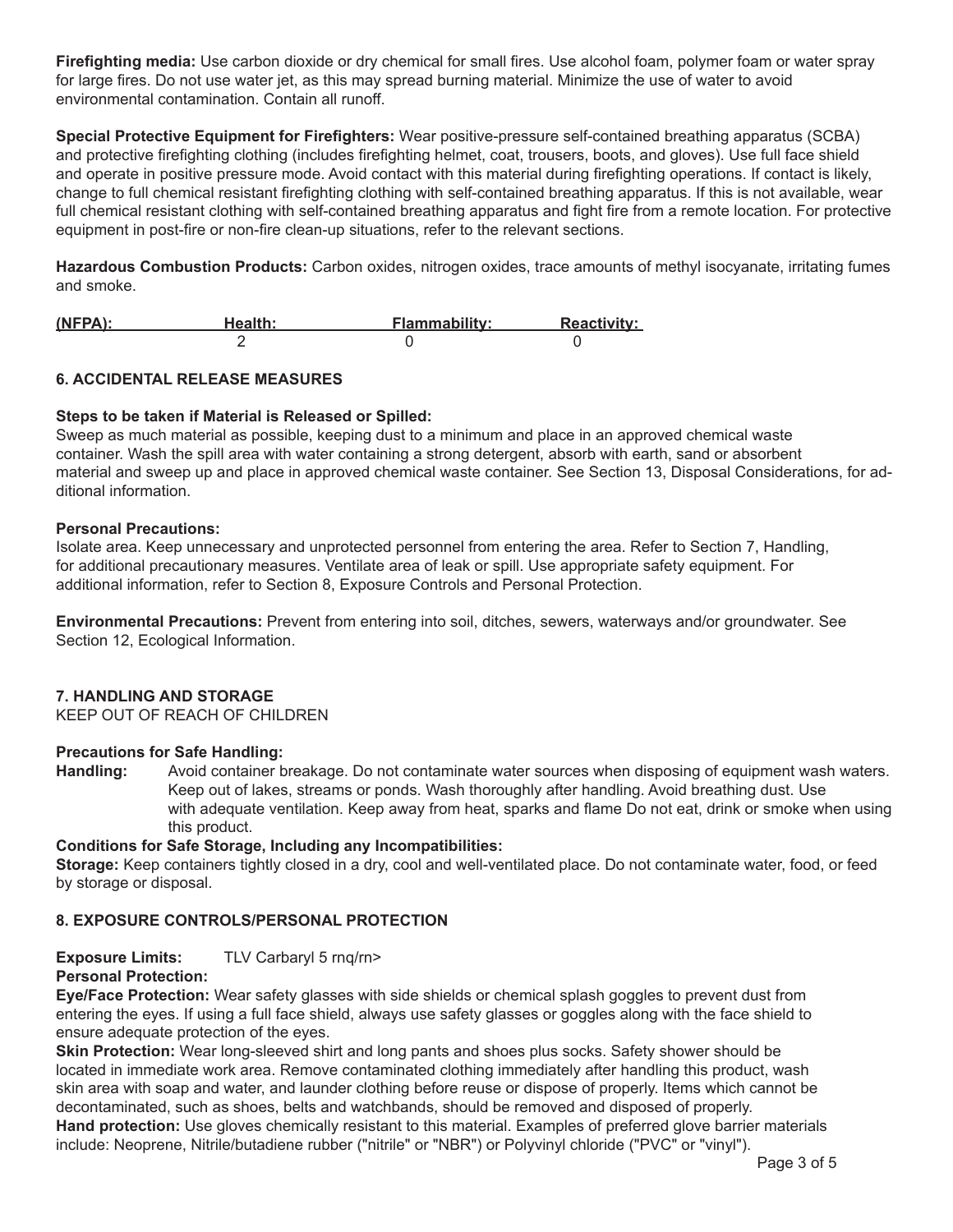**Respiratory Protection:** Respiratory protection should be worn when there is a potential to exceed the exposure limit requirements or guidelines. When handling in enclosed areas, when large quantities of dusts are generated or prolonged exposure is possible in excess of the TL V, use a respirator with either an organic vapor-removing cartridge with a prefilter approved for pesticides (MSHAINIOSH approval number prefix TC-23C) or a canister approved for pesticides (MSHAINIOSH approval number prefixTC-14G).

**Ingestion:** Avoid ingestion of even very small amounts; do not consume or store food or tobacco in the work area; wash hands and face before smoking or eating.

#### **Engineering Controls:**

**Ventilation:** When handling this product proper ventilation is required to maintain exposure below the TLV. Ventilate all transport vehicles prior to unloading. Facilities storing or utilizing this material should be equipped with and eyewash facility and safety shower.

#### **9. PHYSICAL AND CHEMICAL PROPERTIES**

| <b>Physical State:</b>      | Dry Granules         |
|-----------------------------|----------------------|
| Color:                      | <b>Brown</b>         |
| Odor:                       | Slight phenolic odor |
| Flash Point:                | N/A                  |
| Vapor Pressure (mmHg):      | N/A                  |
| <b>Boiling Point:</b>       | N/A                  |
| Vapor Density (air = $1$ ): | N/A                  |
| Bulk Density $(H20 = 1)$ :  | 41.8 lbs/ft $3$      |
| Freezing Point:             | N/A                  |
| Solubility in water (wt.):  | 40 ppm @30°C         |
| pH:                         | N/A                  |
| Viscosity:                  | N/A                  |

#### **10. STABILITY AND REACTIVITY**

| Stability/Instability:    | Thermally stable at typical use temperatures and in closed containers.                                     |
|---------------------------|------------------------------------------------------------------------------------------------------------|
| Conditions to Avoid:      | Avoid heat of open flame. Avoid high temperatures above 130°F (54.4 "C),                                   |
| Incompatible Materials:   | Avoid contact with: Strong acids. Strong bases.                                                            |
| Hazardous Polymerization: | Will not occur                                                                                             |
| Thermal Decomposition:    | Decomposition products can include: Carbon oxides, nitrogen oxides, trace amounts of<br>methyl isocyanate. |

# **11. TOXICOLOGICAL INFORMATION**

Acute toxicity data from studies conducted on a similar, but not identical, granular formulation containing a slightly higher percentage of active ingredient carbaryl. The non-acute information pertains to technical grade carbaryl.

| <b>Acute Toxicity</b>        |                                                                                                                                                                                                                    |
|------------------------------|--------------------------------------------------------------------------------------------------------------------------------------------------------------------------------------------------------------------|
| Ingestion:                   | LD50, (rat): 3310 mg/kg                                                                                                                                                                                            |
| Dermal:                      | LD50, (rabbit): >2,000 mg/kg                                                                                                                                                                                       |
| Inhalation:                  | LCS0, (4h), (rat): 4.9 mg/l                                                                                                                                                                                        |
| Eye Irritation (rabbit):     | Mild irritation.                                                                                                                                                                                                   |
| Skin Irritation (rabbit):    | No irritation.                                                                                                                                                                                                     |
| Sensitization Skin:          | Non-sensitizer (Guinea Pigs).                                                                                                                                                                                      |
| Chronic Toxicity (Carbaryl): | Reversible cholinesterase inhibition occurred in chronic toxicity studies in rates and dogs.<br>The principal organs affected from high doses of carbaryl included urinary bladder,<br>thyroid, kidneys and liver. |
| Carcinogenicity (Carbaryl):  | Listed as Likely to be carcinogenic in humans by EPA. Not listed as carcinogenic by AC<br>GIH, NTP, IARC or OSHA.                                                                                                  |
|                              | Teratogenicity, mutagenicity, and other reproductive effects (Carbaryl): None known.                                                                                                                               |